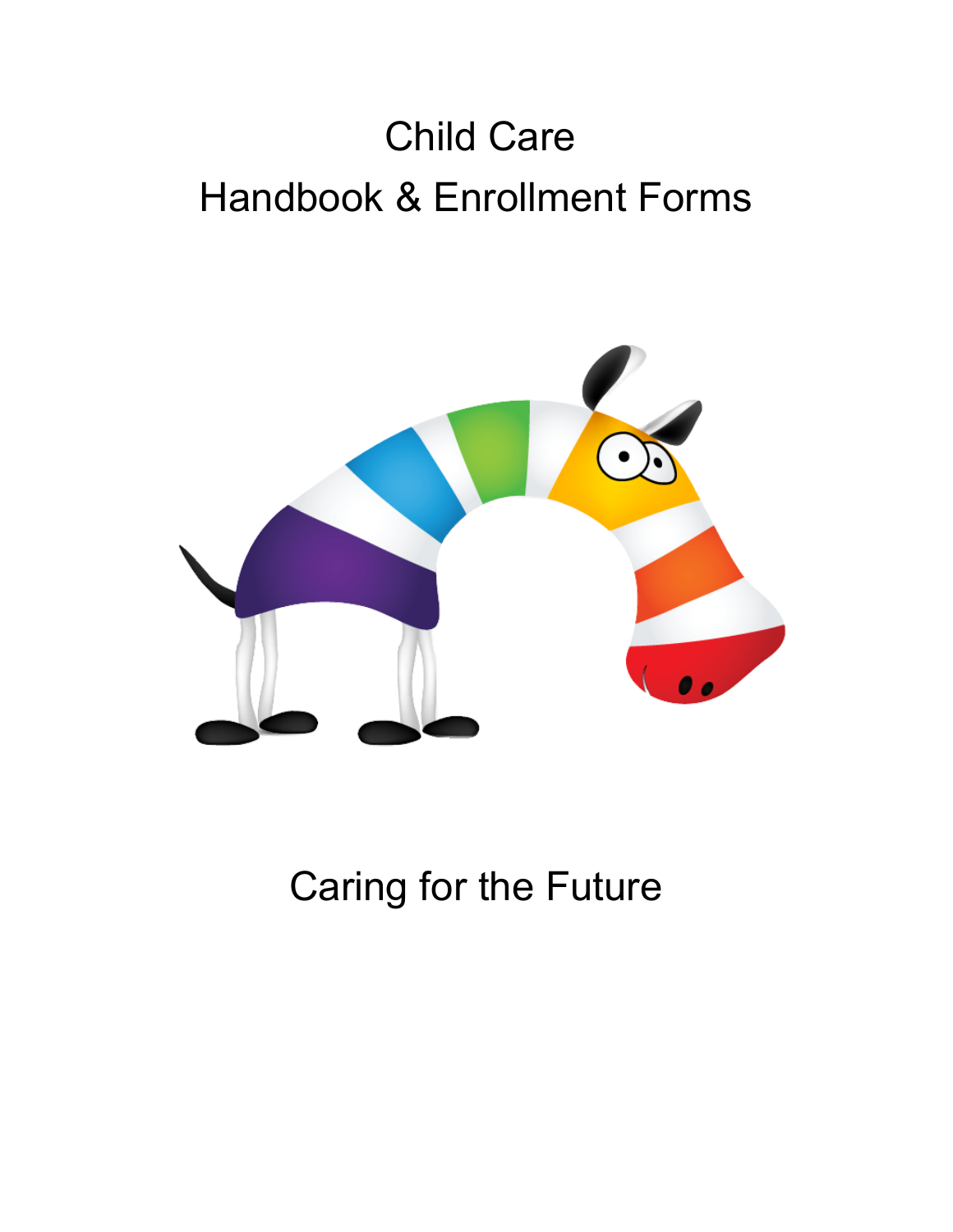### St. John XXIII Catholic Child Care Philosophy

St. John XXIII Catholic Child Care is a faith-filled, child-centered community uniquely woven within the walls of St. John XXIII Catholic School. Positive self-esteem and personal awareness of self and others is promoted through the celebration of our growth and diversity.

#### **Objectives**

St. John XXIII Catholic Child Care:

- Ensures a safe, secure, and warm environment offered by nurturing child care professionals.
- Promotes an atmosphere where cooperation, self-control, responsibility, personal initiative and independence are both lived and taught.
- Provides activities which foster spiritual, intellectual, social and physical development.
- Offers a fun and affordable program committed to excellence.

#### **Policies**

In an effort to keep your Child Care costs at a minimum, the following policies will be enforced:

#### In-Service & Early Dismissal Schedule

Sign up for In-Service/Early Dismissal Days takes place 2 weeks prior. Should you cancel, for any reason, five or less school days before the In-Service/Early Dismissal Day, you will be charged for the hours scheduled.

*We reserve the right to close should there be five or fewer children signed up for an Early Dismissal or In-Service day.*

#### Cancellation/Schedule Changes

The director or secretary must receive your schedule in writing no later than the Thursday before the next week. Once submitted, changes and cancellations made to this schedule will result in your account being charged for the hours you had previously scheduled. Exceptions will be made for illness or emergencies.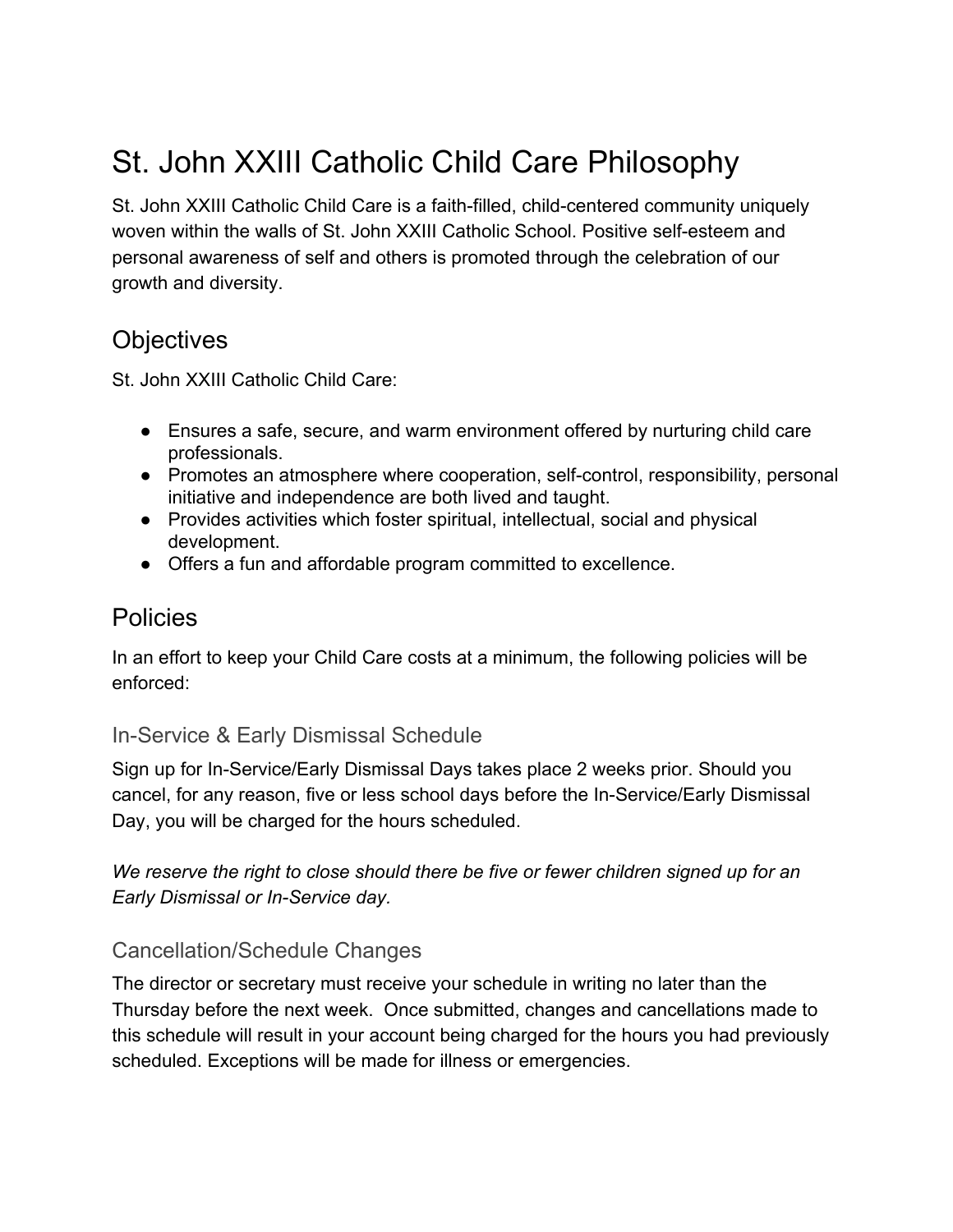### General Information

#### Hours of Operation

St. John XXIII Catholic Child Care Program opens at 6:30 a.m. and closes at 6:00 p.m.

#### Eligible Students

St. John XXIII Catholic students in grades Pre-3 through  $6<sup>th</sup>$  grade may use this service.

#### **Location**

The secure Child Care entrance is located at St. John XXIII Catholic School's main office doors (1802 North Wisconsin Street). **A doorbell is located on the side of the main school doors.** All parents must ring the bell for entrance.

#### Fees

- 1. Hourly fee is \$5.10 an hour**.**
- 2. A **deposit of \$50.00 per family** is required to reserve a space for your child in the program. This deposit will apply toward your child care fees and is not refundable. **The \$50.00 deposit is due before your child's start date and only applies to the current school year.** Billing is done by the hour, and you will receive a bill every two weeks.
- 3. FYI Parents, be sure to check with your Employer to see if they offer prepayment or other pretax child care payment plans. With these plans you set aside money specifically for child care, and receive a tax break.
- 4. Attached is a financial contract. This contract must be signed and returned with your deposit. Please take note of our \*Late Payment Policy.\*

#### **Scheduling**

- 1. **YOUR SCHEDULE (WEEKLY PLANNER) IS DUE THE** *THURSDAY* **BEFORE THE NEW WEEK.** Please review the Daily Procedures Section.
- 2. AFTER SCHOOL ACTIVITIES: Boy/Girl Scouts, Choir, and Lego Club: We have a green notification form to be filled out as soon as you receive the appropriate meeting schedule. Daily/monthly Child Care schedules and the scout/art club/choir schedules are located in the black box by the phone. You must also notify us of any changes in your child's schedule. Should an after-school activity be cancelled, please do not assume the activity leader will notify us.
- 3. **CHANGES:** Any changes to your weekly planner must be brought to our immediate attention in writing. Please deliver any notes directly to the Child Care Room. **If your**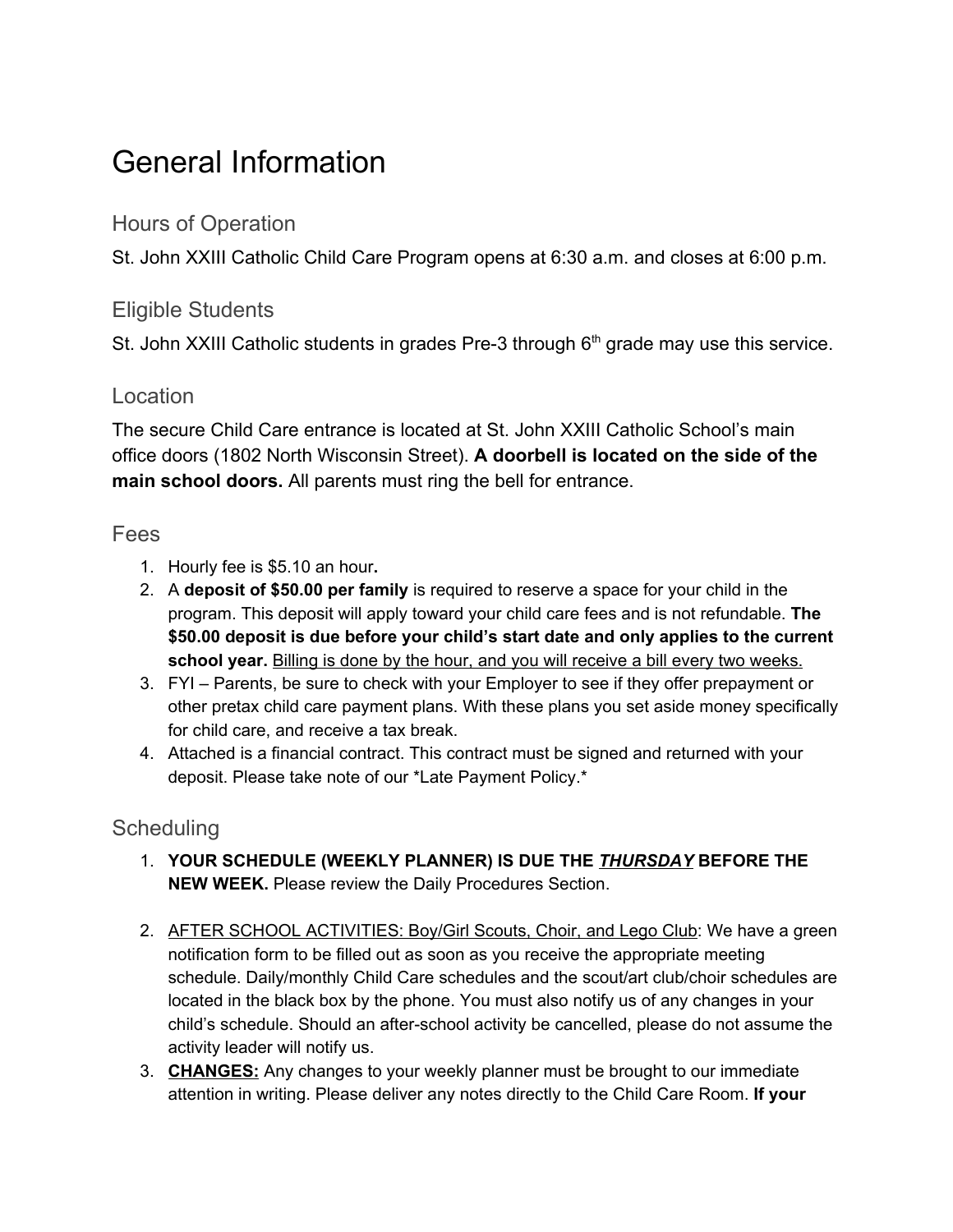**child is delivering the note, a follow up telephone call is required.** *Do not place same day changes in the Child Care mailbox or send them via an e-mail address.*

4. **ATTENTION PARENTS:** St. John XXIII Catholic Child Care will follow the same procedures as the school should there be an emergency closing. Anytime St. John XXIII Catholic School closes due to the weather or for any other school emergency, Child Care will also close.

#### Daily Procedures

Your child will sign in upon arrival and a parent/guardian or authorized person will sign the child out upon departure. Signing out requires you to put the time and your initials in the box located next to your child's name. Your child **may not sign him/herself out**.

All children enrolled in the program must be brought into the classroom by a parent, or another adult. A staff member must recognize the child's arrival.

For the children's safety, we will not allow anyone who is not on the authorization sheet to pick him/her up. Should you have an emergency and need another adult who is not authorized to pick your child up, a phone call or a note to Child Care is required.

Over-the-counter medicine may not be administered without explicit directions from the parent on a medication consent form, located in Child Care and the school office. Prescription drugs will not be administered without a medication consent form filled out by your physician. This form is also located in Child Care and the school office.

#### Illness

Children who become ill while at the center will be isolated from the group but will be within sight and hearing of an adult. A parent/guardian will be called and is expected to pick the child up immediately. **Your child should be symptom free (fever, vomiting, diarrhea) for 24 hours without Tylenol or Motrin, before returning to school. Parents are responsible for notifying Child Care of their child's absence.**

#### Food

- 1. It is our policy that children do not bring breakfast from home unless he/she has a medical excuse or there are extenuating circumstances clears with the Child Care Director.
- 2. The hot lunch program is also available for the Child Care children.
- 3. A snack is served after school at 3:15. Snack donations are greatly appreciated.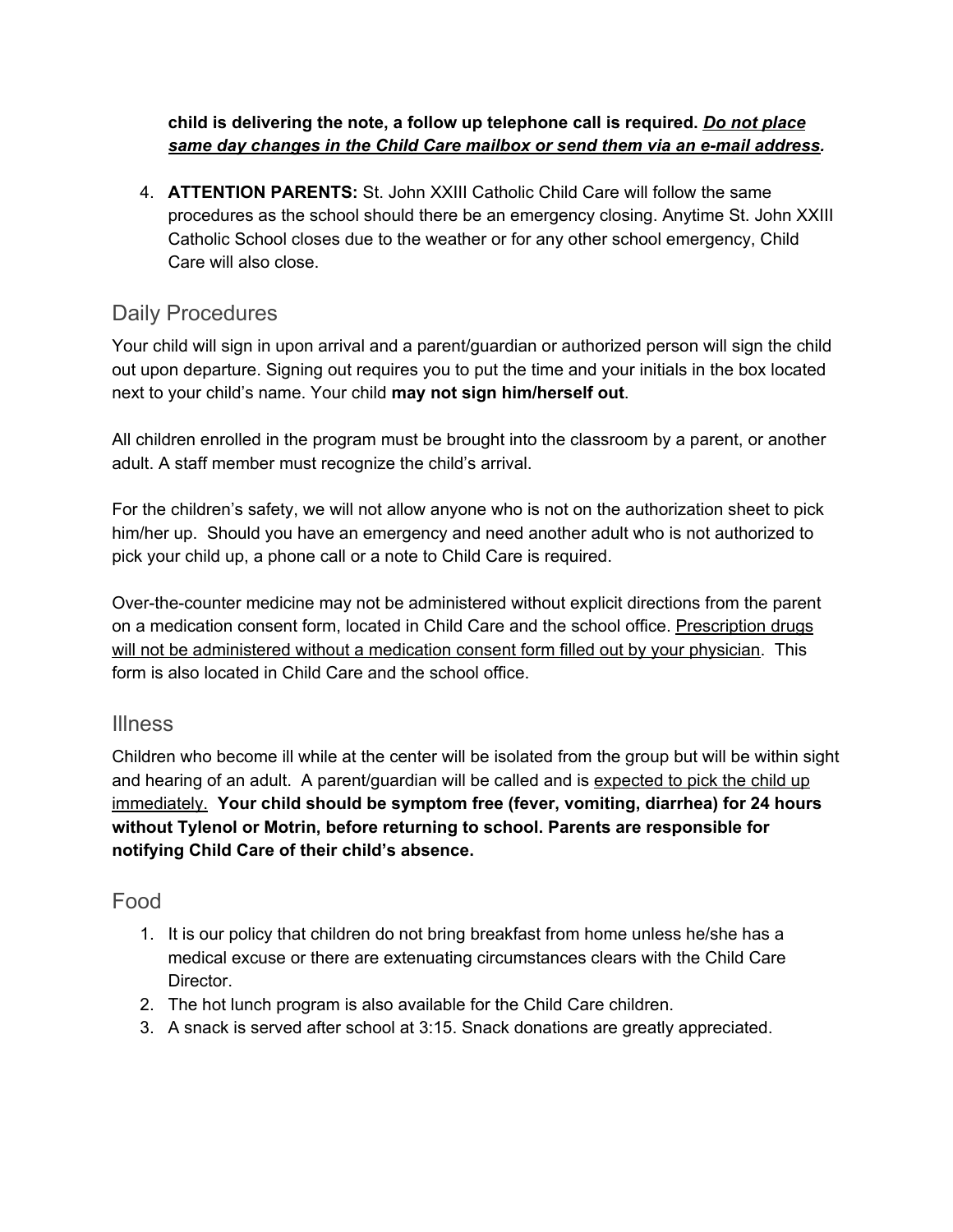#### Toys

Toys from home are only allowed in Child Care on Fridays. To prevent confusion, we ask that the children not bring Lego's or Matchbox cars. As always, they may not bring toys that represent weapons of any kind (including electronic games). All toys are the sole responsibility of their owners. Toys must be able to fit in the backpack.

Child's Name(s):

#### **THE FOLLOWING PEOPLE ARE AUTHORIZED TO PICK UP MY CHILD FROM CHILD CARE.**

 $\mathcal{L}_\text{G} = \{ \mathcal{L}_\text{G} \mid \mathcal{L}_\text{G} \}$ 

| Name | Phone | Cell |
|------|-------|------|
| Name | Phone | Cell |
| Name | Phone | Cell |
| Name | Phone | Cell |

 $\_$  ,  $\_$  ,  $\_$  ,  $\_$  ,  $\_$  ,  $\_$  ,  $\_$  ,  $\_$  ,  $\_$  ,  $\_$  ,  $\_$  ,  $\_$  ,  $\_$  ,  $\_$  ,  $\_$  ,  $\_$  ,  $\_$  ,  $\_$  ,  $\_$  ,  $\_$  ,  $\_$  ,  $\_$  ,  $\_$  ,  $\_$  ,  $\_$  ,  $\_$  ,  $\_$  ,  $\_$  ,  $\_$  ,  $\_$  ,  $\_$  ,  $\_$  ,  $\_$  ,  $\_$  ,  $\_$  ,  $\_$  ,  $\_$  ,

Parent Signature Date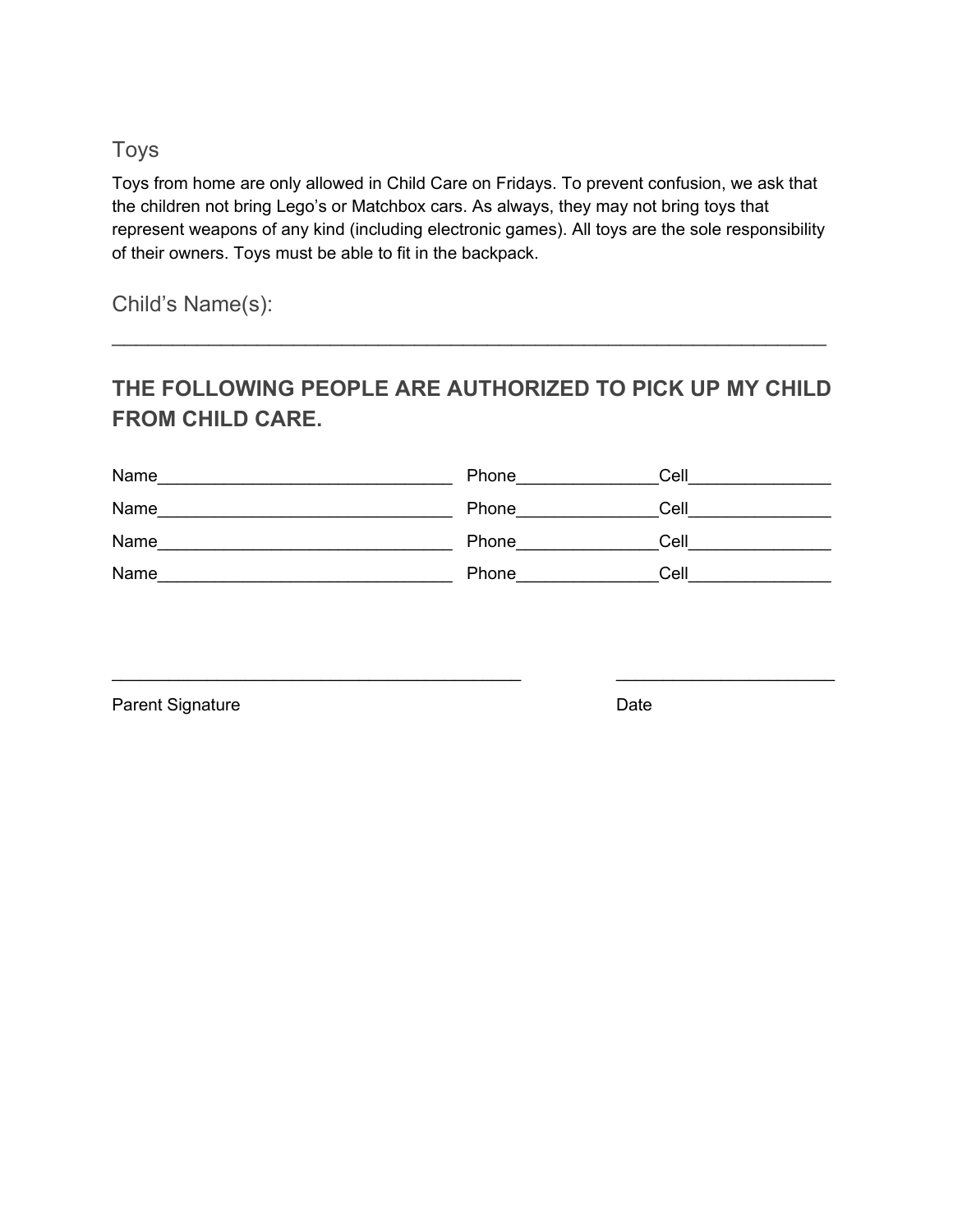#### **The fee for St. John XXIII Catholic Child Care is \$5.10 an hour per child.**

Late charges are assessed after 6:00 PM.

- \$15.00 for up to 15 minutes late at 15 minutes the emergency contact will be called.
- \$1.00 will be charged for every minute thereafter.

Late Payment Policy for Child Care Program

Recognizing that the billing for the St. John XXIII Catholic Child Care Program is on a biweekly basis, a late payment is defined as one where the family is more than two weeks behind in its payment of child care fees.

When a family is more than two weeks behind in child care fees, a letter shall be prepared by the School Administrator and sent to the family giving them five working days within which to become current.

If no payment is made within five working days, that family is no longer eligible to use the Child Care Program until the family has paid up all past due child care fees.

| *I have read the above policy and agree to abide by the policy. |      |  |
|-----------------------------------------------------------------|------|--|
|                                                                 |      |  |
| <b>Parent Signature</b>                                         | Date |  |

#### **St. John XXIII Catholic Parent Combined Handbook Verification**

\_\_\_\_\_\_\_\_\_\_\_\_\_\_\_\_\_\_\_\_\_\_\_\_\_\_\_\_\_\_\_\_\_\_\_ \_\_\_\_\_\_\_\_\_\_\_\_\_\_

**\*I have read the Parent Handbook I received and understand the St. John XXIII Catholic Child Care policies and procedures.**

| <b>Parent Signature</b> | <b>Date</b> |
|-------------------------|-------------|
|-------------------------|-------------|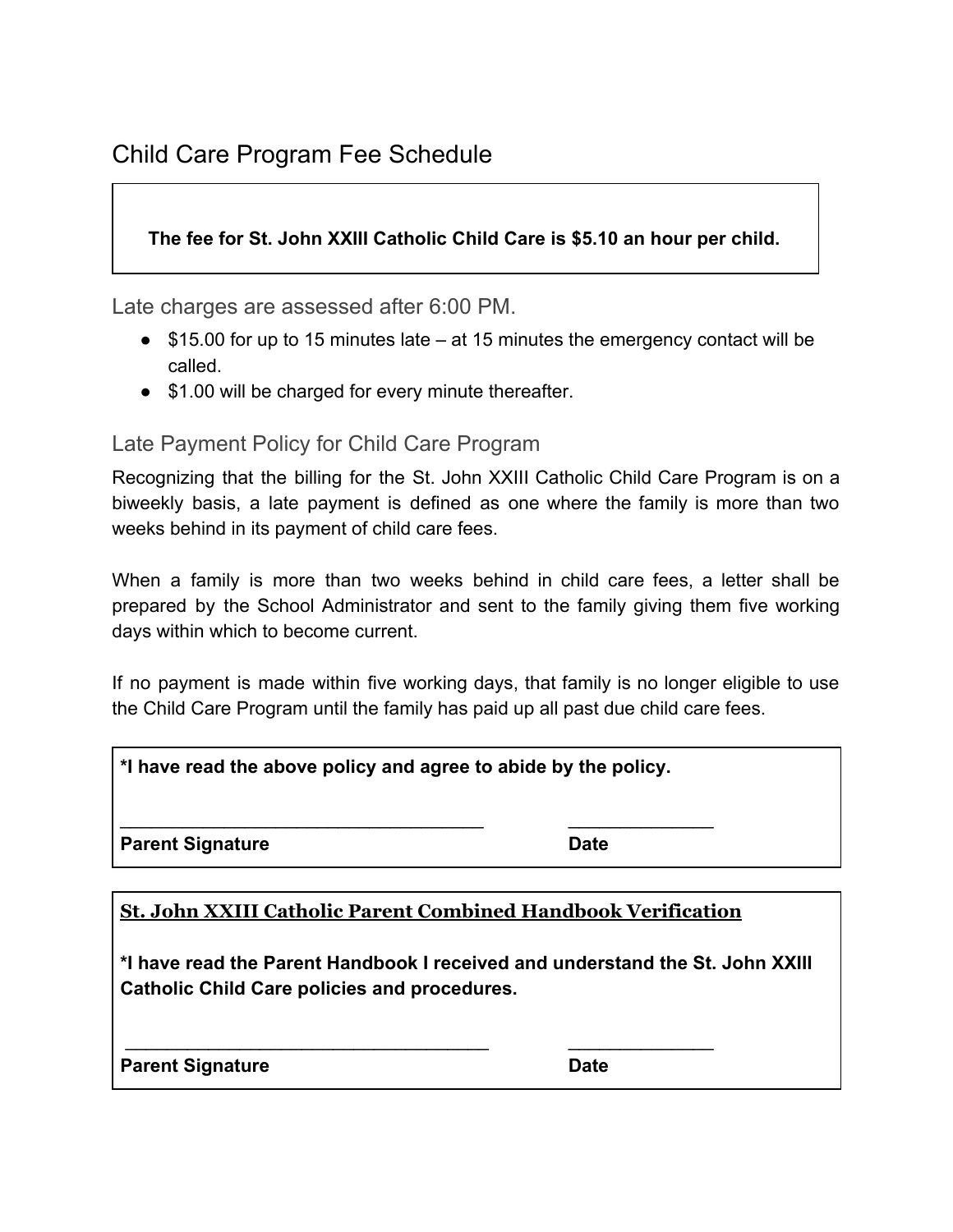### Child Care Program Discipline Policy

For your child's safety and to develop positive interactive skills, we have developed the following plan:

- 1. We stress **respect**, **good manners**, and **Christian values**.
- 2. Name-calling is not accepted. Proper names are used at all times.
- 3. Arguing is not tolerated. A time-out to cool down will be given to all involved.
- 4. Aggressive behavior is not tolerated.
- 5. All equipment is used appropriately.
- 6. Destruction or theft of school property will result in the replacement of items by the parent/guardian of the child responsible. Termination of the student from the program may occur.
- 7. Examples of "conduct of a serious nature" that will result in disciplinary action are, but not limited to: student behavior that is dangerous to others:
	- $\triangleright$  Abusive language
	- $\triangleright$  Disrespectful behavior
	- $\triangleright$  Fighting
	- $\triangleright$  Stealing
	- $\triangleright$  Destroying property

8. Serious offenses, which reoccur within 30 days, will result in the following disciplinary action:

- $\geq$  On the first offense, the child will be removed from the room and reprimanded by the teacher.
- $\geq$  On the second offense, the child will again be removed from the room and the teacher will contact the parents.
- $\geq$  On the third offense, the director of the program and/or the principal will suspend the child. In the event of a suspension, a conference between the parents, the child, the director, and the principal will occur.
- $\geq$  On the fourth offense, the child will be terminated from the program for the remainder of the program term. A child may be terminated from the program by the principal only.

\*After 30 days without further disciplinary action beyond a, b, or c, the student is allowed to start over. The record, however, remains.

Child Care Discipline Policy 5141.1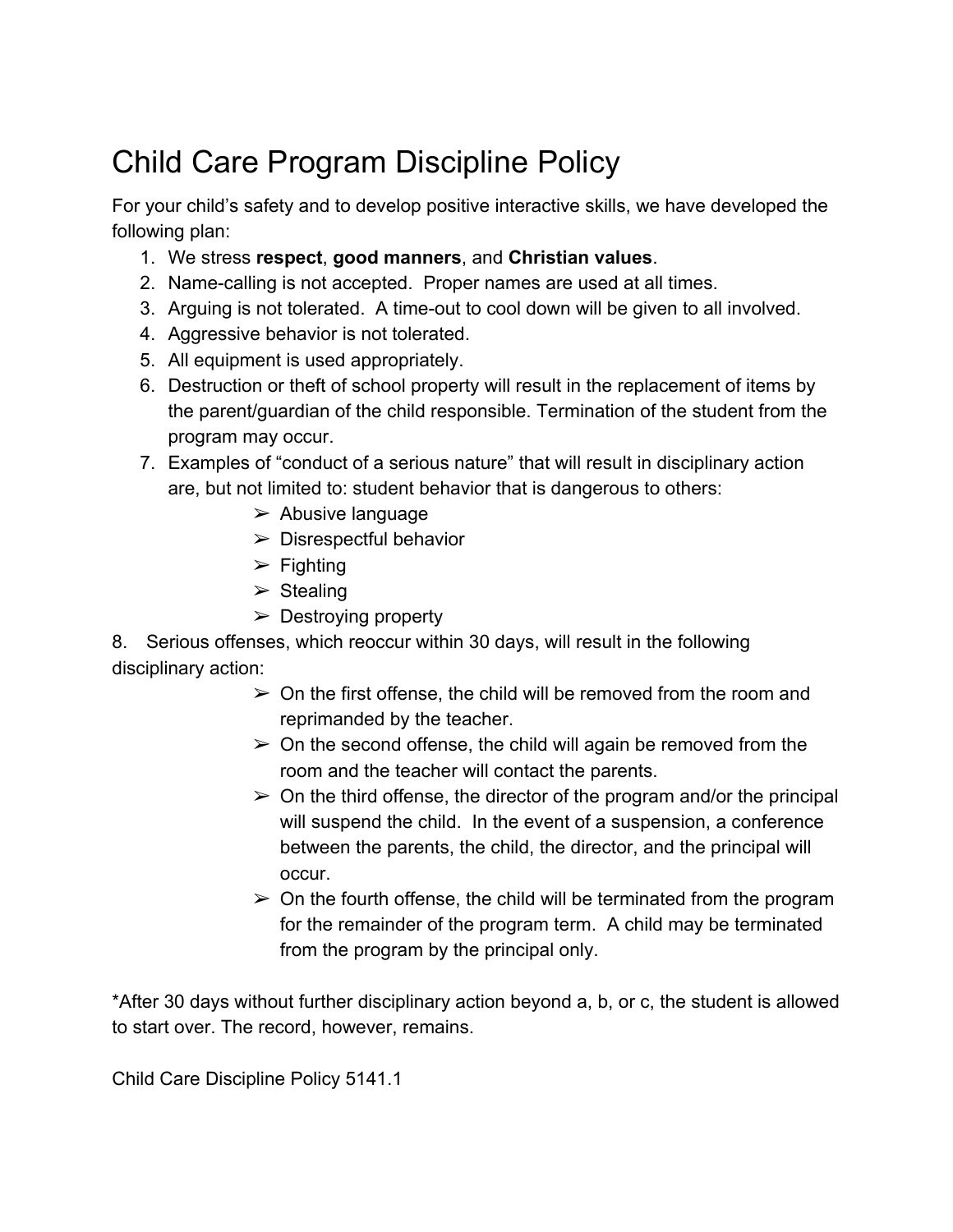### Child Care Weekly Planner

| <b>Time</b>                 | <b>Monday</b> | <b>Tuesday</b> | Wednesday | <b>Thursday</b> | <b>Friday</b> |
|-----------------------------|---------------|----------------|-----------|-----------------|---------------|
| 6:30                        |               |                |           |                 |               |
| 7:00                        |               |                |           |                 |               |
| 7:30                        |               |                |           |                 |               |
| 8:00                        |               |                |           |                 |               |
| 8:30                        |               |                |           |                 |               |
| 9:00                        |               |                |           |                 |               |
| 9:30                        |               |                |           |                 |               |
| 10:00                       |               |                |           |                 |               |
| 10:30                       |               |                |           |                 |               |
| 11:00                       |               |                |           |                 |               |
| 11:30                       |               |                |           |                 |               |
| 12:00                       |               |                |           |                 |               |
| 12:30                       |               |                |           |                 |               |
| 1:00                        |               |                |           |                 |               |
| 1:30                        |               |                |           |                 |               |
| 2:00                        |               |                |           |                 |               |
| 2:30                        |               |                |           |                 |               |
| 3:00                        |               |                |           |                 |               |
| 3:30                        |               |                |           |                 |               |
| 4:00                        |               |                |           |                 |               |
| 4:30                        |               |                |           |                 |               |
| 5:00                        |               |                |           |                 |               |
| 5:30                        |               |                |           |                 |               |
| 6:00                        |               |                |           |                 |               |
| Month: ____________________ |               |                |           |                 |               |

Child's Name\_\_\_\_\_\_\_\_\_\_\_\_\_\_\_\_\_\_\_\_\_\_\_\_\_\_\_\_\_\_\_\_\_\_\_\_\_\_\_\_\_\_\_\_\_\_\_\_\_\_\_\_\_\_\_\_\_\_\_\_\_\_\_\_\_